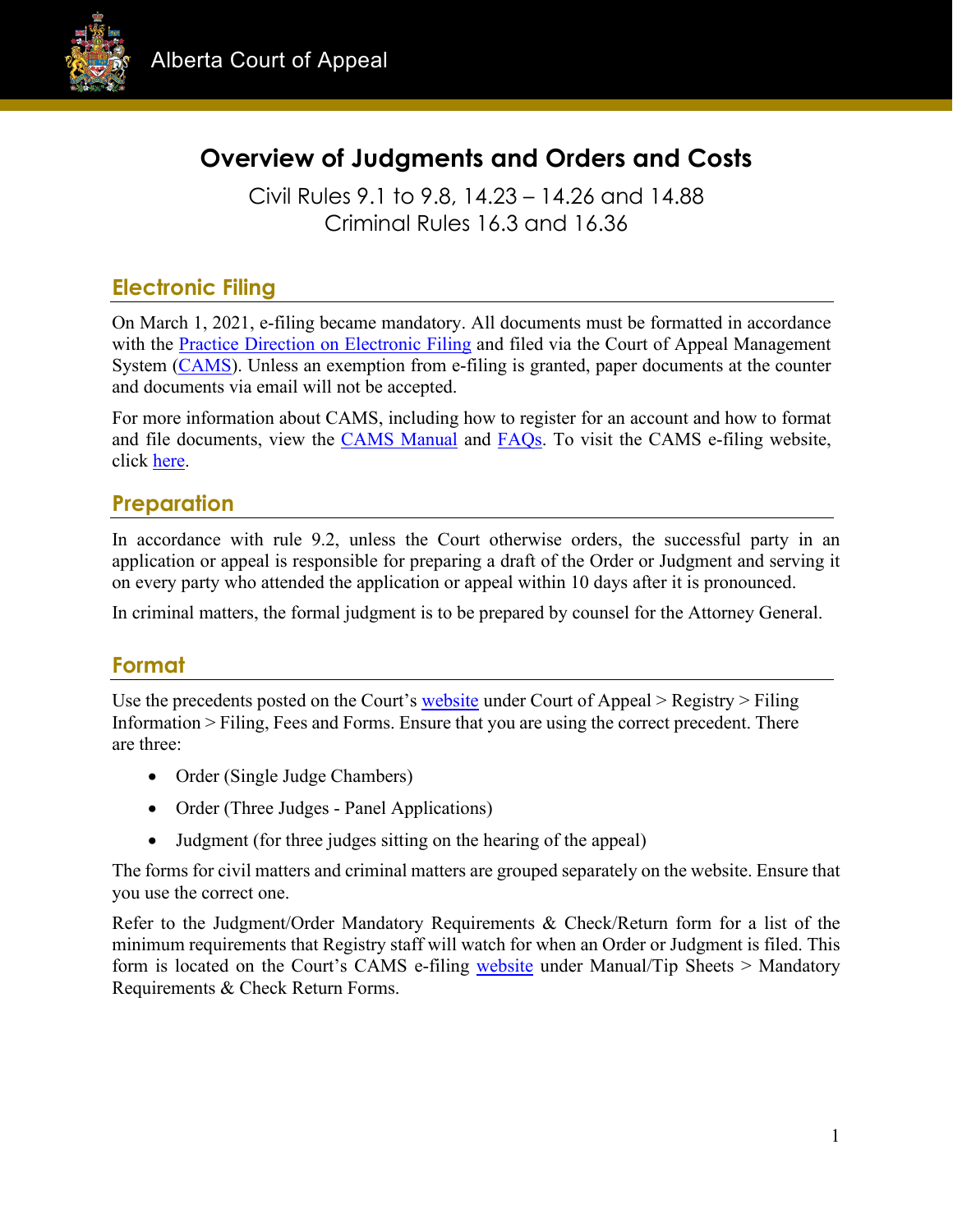

#### **Order for Judicial Interim Release**

Unless otherwise ordered, an order granting judicial interim release must be in form CRA-G. This form, is available on the Court's [website](https://www.albertacourts.ca/ca/home) under Court of Appeal > Registry > Filing Information > Filing, Fees and Forms.

#### **Criminal Judgments**

If there is a dissent in a criminal matter, the Judgment must include the name of the dissenting judge and the grounds of law upon which that judge dissents.

### **Required Approvals**

Unless otherwise ordered or directed by a Case Management Officer, all parties (other than a selfrepresented litigant in a criminal matter) who attended the application or appeal hearing must approve of the form of Order or Judgment before it can be filed.

Unless otherwise directed, where the Attorney General prepares a formal order or judgment resulting from an application or appeal, and the other party is self- represented, the approval of the other party is not required.

### **Filing Without Approvals**

In accordance with rule 9.2, within 10 days of service of a draft Order or Judgment, each party may approve the draft or object to the draft, providing particulars of the objection. If they do neither, but all other requirements are met and service is proved, the Order or Judgment may be signed and entered without the necessary approvals. The Case Management Officer considers these types of applications.

If an application is made to a Case Management Officer to have an Order or Judgment signed and entered without the necessary approvals, the following steps must be taken:

- An Affidavit of Service indicating the date and method of service and exhibiting a copy of the proposed Order or Judgment must be filed.
- The filing party must confirm (preferably in the Affidavit of Service) that 10 days have elapsed since service of the Order or Judgment and neither an approval nor an objection to it has been received. It is not sufficient to simply say a party has refused to sign it.
- If the above requirements are met, and if the proposed Order or Judgment accurately reflects the Court's decision, the Case Management Officer may direct that the Order or Judgment be filed without the required approvals. If necessary, the Case Management Officer will consult with the Court.

#### **Dispute as to Contents**

If objections are raised and the parties cannot agree on the contents of an Order or Judgment, the parties may apply to the Court to resolve the dispute in accordance with rule 9.3. Those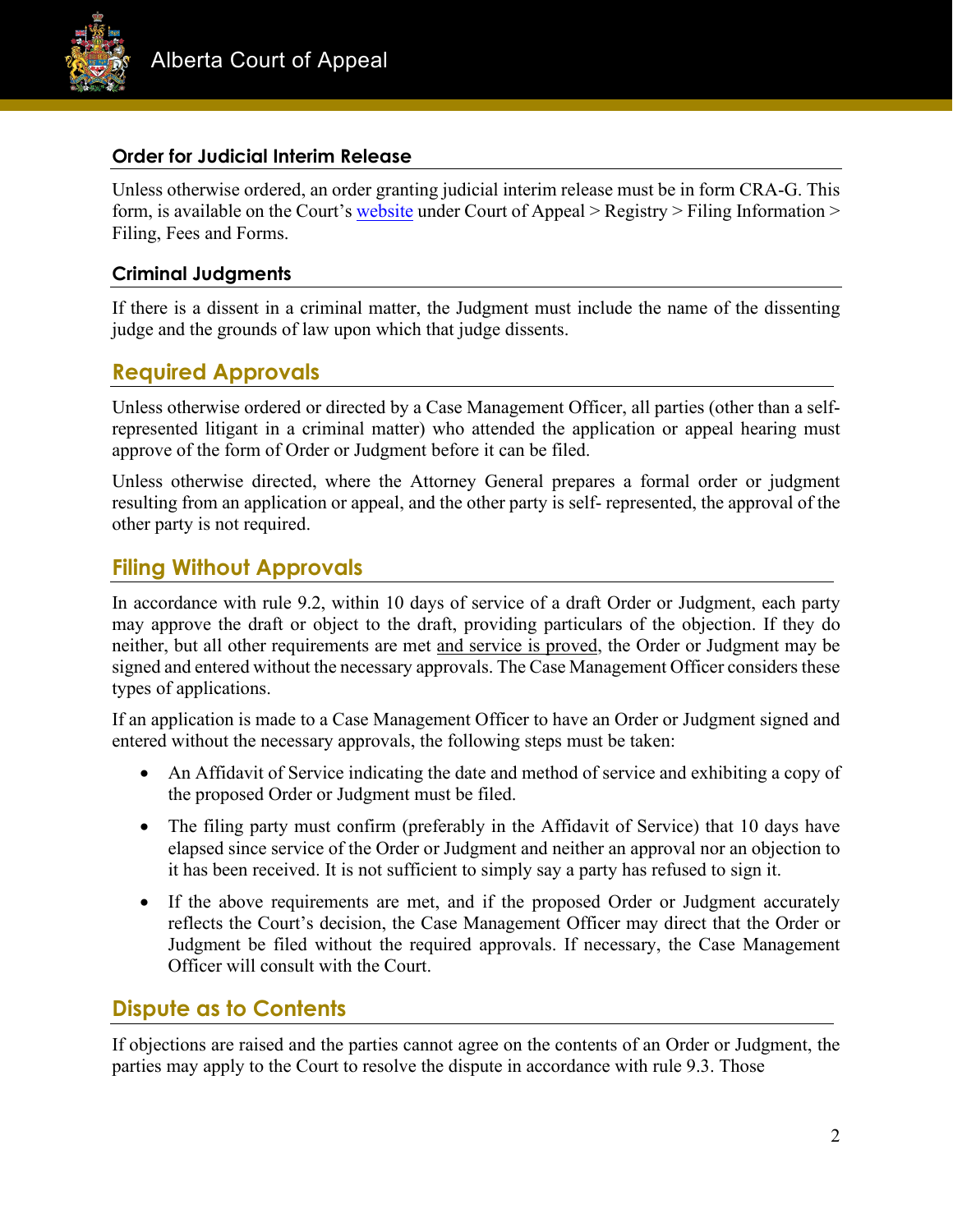

applications are heard on the basis of written materials only and are also considered by the Case Management Officer. If necessary, the Case Management Officer will consult with the Court.

## **Time Limit to File**

Orders or Judgments must be entered within 3 months after their pronouncement. Otherwise, a fiat is required. Requests for a fiat are made in writing and are considered by the Case Management Officer. The Case Management Officer may grant a fiat provided a satisfactory explanation is given for the delay and extending time would not cause any real or significantly irreparable prejudice to the other party.

## **Consent Judgments**

Consent Judgments must be signed by three justices. However, a personal attendance may not be necessary. Instead, follow these steps:

- File an explanatory letter with a proposed form of Consent Judgment, signed by all parties, as soon as possible. This is especially important if the appeal is scheduled to be heard on a date that is less than 6 weeks away.
- While not required, a draft of a proposed Consent Judgment may be provided to the Case Management Officer before circulating it for signatures of the other parties. The Case Management Officer may review and make some suggestions for improvement.
- The explanatory letter does not have to be lengthy; it just needs to explain what is happening and why. The letter should indicate that it is a joint submission or is being sent with the consent of all parties.
- The Registry will distribute the Consent Judgment and letter of explanation to the Court.
- Once three judges sign the Consent Judgment, it will be filed by the Registry and copies provided to the filing party.

### **Consent Orders**

If the Court is conducting Chambers in person, proposed consent orders may be brought to Chambers to be signed by a single judge. Court of Appeal Chambers is scheduled for every Wednesday and Thursday at 9:30 a.m. However, because there may not be any applications scheduled on every Chambers day, parties may contact the Registry to inquire as to whether a proposed consent order may be filed through CAMS with an explanatory letter and considered by a duty judge without a personal attendance.

When the Court is conducting Chambers virtually, then a proposed consent order may be filed through CAMS with an explanatory letter and will be considered by a duty judge without a personal attendance. No inquiry to the Registry is required in that case.